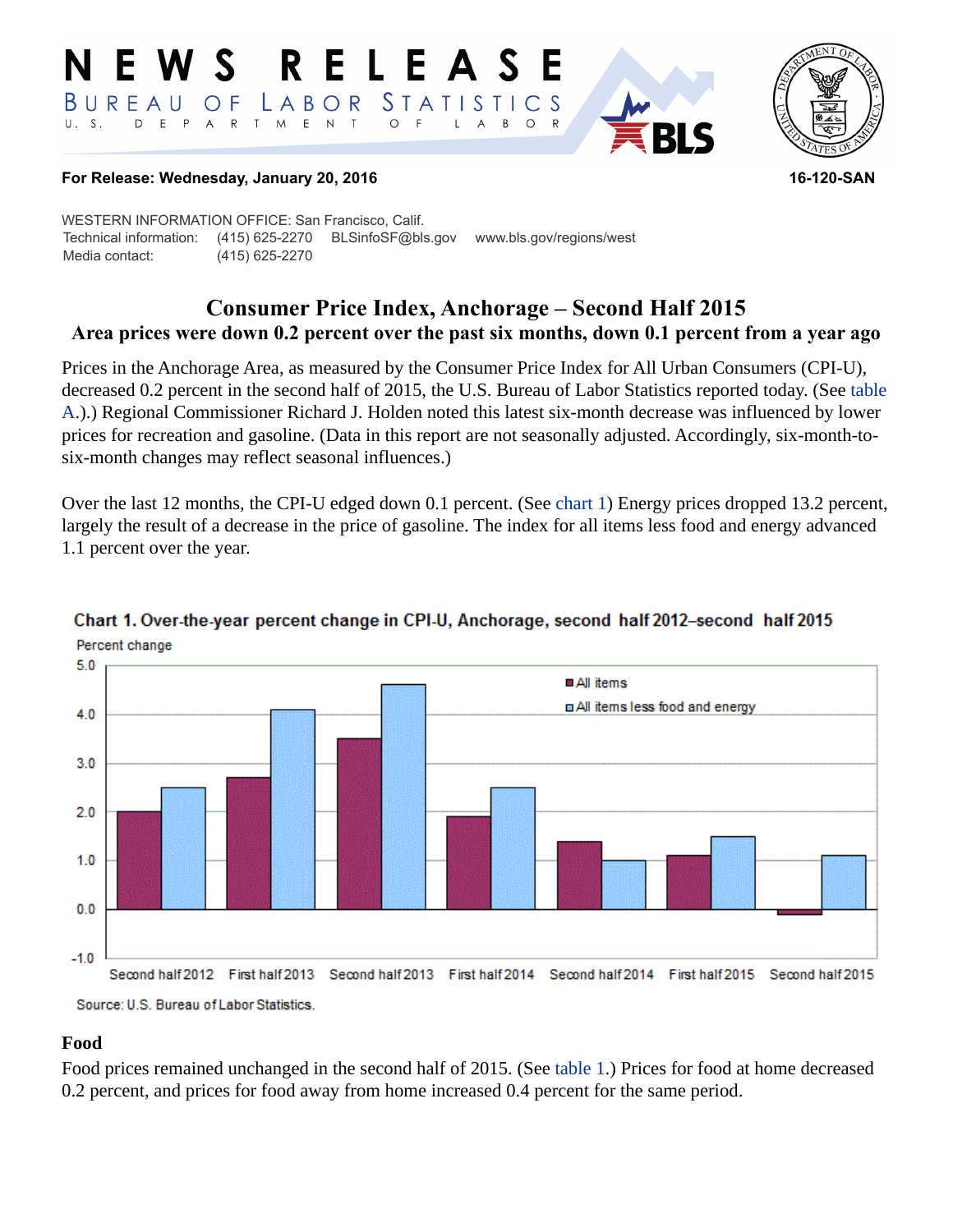Over the year, food prices increased 0.8 percent. Prices for food away from home increased 1.8 percent since a year ago, and prices for food at home moved up 0.2 percent.

# **Energy**

The energy index decreased 3.3 percent since the first half of 2015. The decrease was mainly due to lower prices for gasoline (-3.0 percent). Prices for natural gas service decreased 8.3 percent, but prices for electricity increased 0.9 percent for the same period.

Energy prices dropped 13.2 percent over the year, largely due to lower prices for gasoline (-25.1 percent). Prices paid for natural gas service moved down 5.1 percent, but prices for electricity moved up 5.9 percent during the past year.

## **All items less food and energy**

The index for all items less food and energy inched up 0.1 percent in the latest six-month period. Higher prices for apparel (3.7 percent), medical care (1.1 percent), and shelter (0.3 percent) were partially offset by lower prices for recreation (-1.7 percent) and household furnishings and operations (-0.3 percent).

Over the year, the index for all items less food and energy advanced 1.1 percent. Components contributing to the increase included apparel (2.7 percent), medical care (3.5 percent), and shelter (1.6 percent). Partly offsetting the increases were price declines in recreation (-1.4 percent) and other goods and services (-0.6 percent).

#### <span id="page-1-0"></span>**Table A. Anchorage CPI-U semi-annual and annual percent changes (not seasonally adjusted)**

| Month       | 2010            |                            | 2011            |                  | 2012            |        | 2013            |          | 2014            |               | 2015            |        |
|-------------|-----------------|----------------------------|-----------------|------------------|-----------------|--------|-----------------|----------|-----------------|---------------|-----------------|--------|
|             | Semi-<br>annual | Annual                     | Semi-<br>annual | Annual           | Semi-<br>annual | Annual | Semi-<br>annual | Annual   | Semi-<br>annual | Annual        | Semi-<br>annual | Annual |
| First Half  | 0.7             | 2.5                        | 2.5             | 2.8 <sub>1</sub> | 3.،             | 2.5    | 2.1             | <u>.</u> | 0.4             | 1.9           | υ.              | 1.1    |
| Second Half | 0.3             | $\overline{\phantom{0}}$ . | ا 1.            | 3.6              | 0.7             | 2.0    | 4،              | 3.5      | ا ۱.۵           | $1.4^{\circ}$ | $-0.2$          | $-0.1$ |

# **The first half of 2016 Consumer Price Index for the Anchorage is scheduled to be released on July 15, 2016.**

### **Technical Note**

The Consumer Price Index (CPI) is a measure of the average change in prices over time in a fixed market basket of goods and services. The Bureau of Labor Statistics publishes CPIs for two population groups: (1) a CPI for All Urban Consumers (CPI-U) which covers approximately 89 percent of the total population and (2) a CPI for Urban Wage Earners and Clerical Workers (CPI-W) which covers 28 percent of the total population. The CPI-U includes, in addition to wage earners and clerical workers, groups such as professional, managerial, and technical workers, the self-employed, short-term workers, the unemployed, and retirees and others not in the labor force.

The CPI is based on prices of food, clothing, shelter, and fuels, transportation fares, charges for doctors' and dentists' services, drugs, and the other goods and services that people buy for day-to-day living. Each month, prices are collected in 87 urban areas across the country from about 6,000 housing units and approximately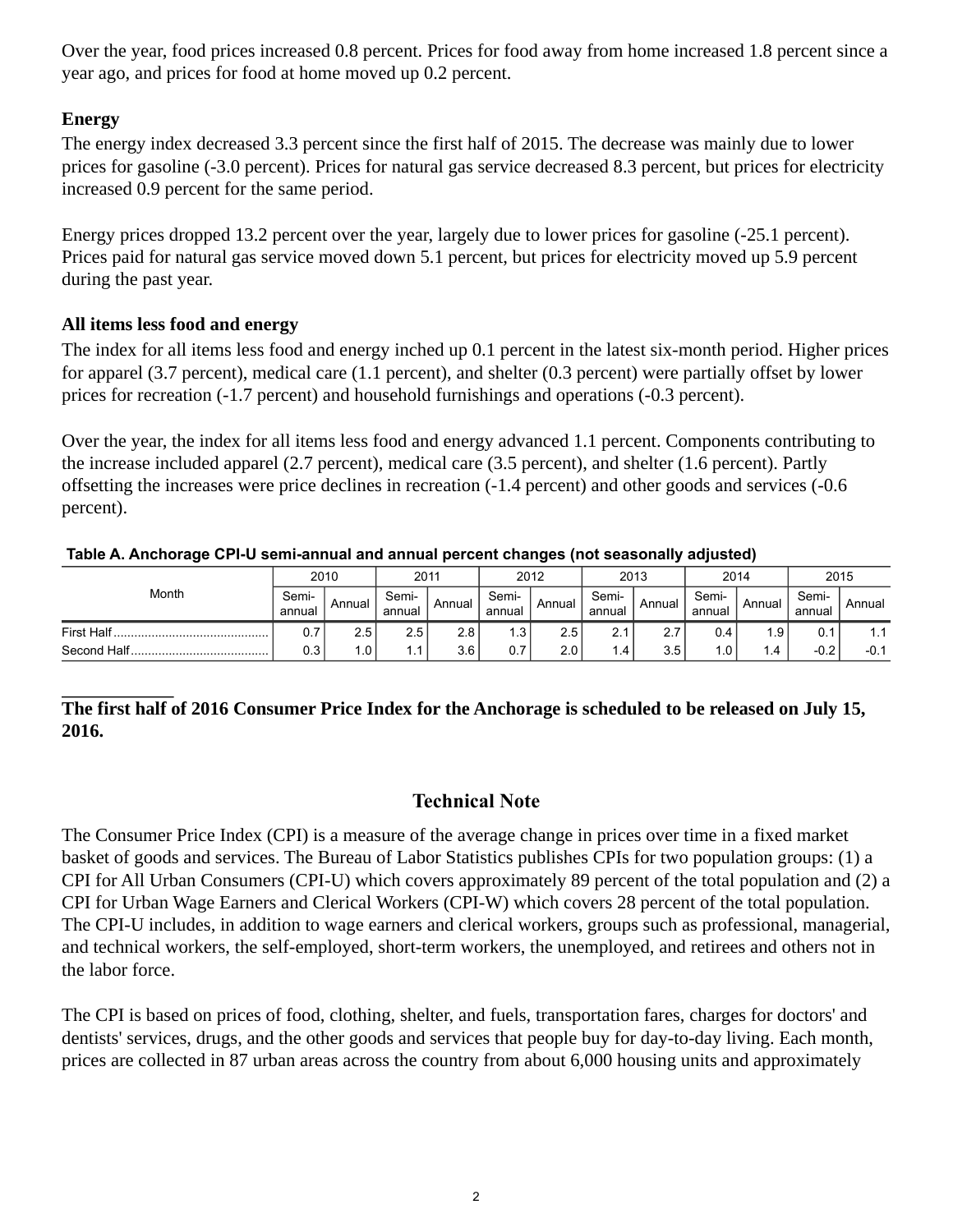24,000 retail establishments--department stores, supermarkets, hospitals, filling stations, and other types of stores and service establishments. All taxes directly associated with the purchase and use of items are included in the index.

The index measures price changes from a designated reference date (1982-84) that equals 100.0. An increase of 16.5 percent, for example, is shown as 116.5. This change can also be expressed in dollars as follows: the price of a base period "market basket" of goods and services in the CPI has risen from \$10 in 1982-84 to \$11.65. For further details see the CPI home page on the Internet at [www.bls.gov/cpi](https://www.bls.gov/cpi/) and the *BLS Handbook of Methods, Chapter 17, The Consumer Price Index*, available on the Internet at [www.bls.gov/opub/hom/](https://www.bls.gov/opub/hom/homch17_a.htm) [homch17\\_a.htm](https://www.bls.gov/opub/hom/homch17_a.htm).

In calculating the index, price changes for the various items in each location are averaged together with weights that represent their importance in the spending of the appropriate population group. Local data are then combined to obtain a U.S. city average. Because the sample size of a local area is smaller, the local area index is subject to substantially more sampling and other measurement error than the national index. In addition, local indexes are not adjusted for seasonal influences. As a result, local area indexes show greater volatility than the national index, although their long-term trends are quite similar. NOTE: Area indexes do not measure differences in the level of prices between cities; they only measure the average change in prices for each area since the base period.

The Anchorage, AK. metropolitan area covered in this release is comprised of Anchorage Borough in the State of Alaska.

Information in this release will be made available to sensory impaired individuals upon request. Voice phone: 202-691-5200; Federal Relay Service: 1-800-877-8339.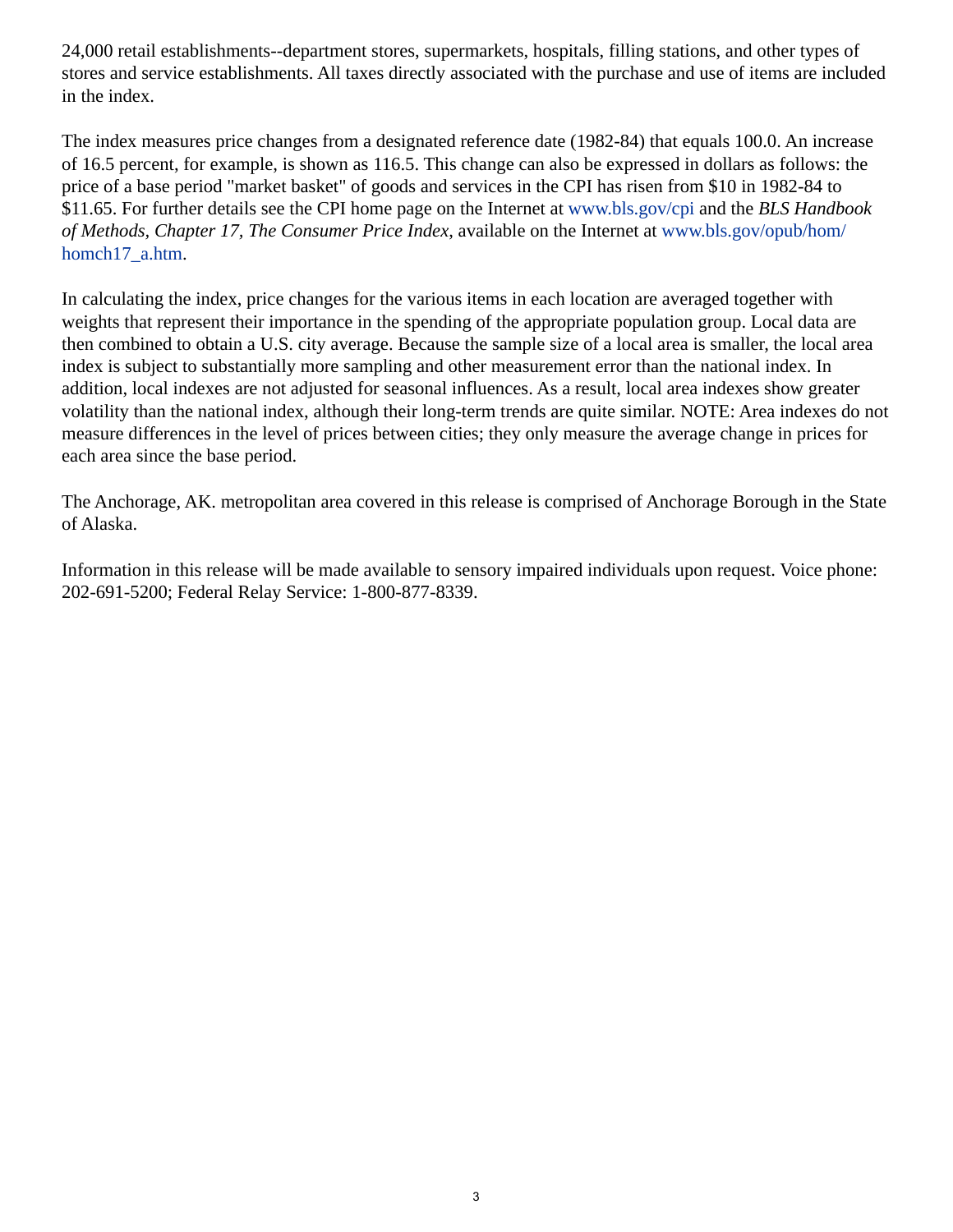#### <span id="page-3-0"></span>**Table 1. Consumer Price Index for All Urban Consumers (CPI-U): Indexes for semiannual averages and percent changes for selected periods Anchorage, AK (1982-84=100 unless otherwise noted)**

| Item and Group                                |                  | Semiannual average indexes | Percent change to<br>2nd half 2015 from- |                  |                  |
|-----------------------------------------------|------------------|----------------------------|------------------------------------------|------------------|------------------|
|                                               | 2nd half<br>2014 | 1st half<br>2015           | 2nd half<br>2015                         | 2nd half<br>2014 | 1st half<br>2015 |
| <b>Expenditure category</b>                   |                  |                            |                                          |                  |                  |
|                                               | 216.833          | 217.111                    | 216.706                                  | $-0.1$           | $-0.2$           |
|                                               | 578.759          | 579.500                    | 578.418                                  |                  |                  |
|                                               | 208.626          | 210.268                    | 210.120                                  | 0.7              | -0.1             |
|                                               | 214.395          | 216.122                    | 216.150                                  | 0.8              | 0.0              |
|                                               | 215.980          | 216.866                    | 216.361                                  | 0.2              | $-0.2$           |
|                                               | 210.999          | 213.840                    | 214.715                                  | 1.8              | 0.4              |
|                                               | 150.323          | 151.103                    | 149.191                                  | $-0.8$           | $-1.3$           |
|                                               | 197.919          | 201.025                    | 200.734                                  | 1.4              | -0.1             |
|                                               | 201.388          | 203.999                    | 204.681                                  | 1.6              | 0.3              |
|                                               | 199.024          | 201.004                    | 201.320                                  | 1.2              | 0.2              |
| Owners' equiv. rent of residences (1)         | 203.023          | 205.315                    | 206.192                                  | 1.6              | 0.4              |
| Owners' equiv. rent of primary residence (1). | 203.023          | 205.315                    | 206.192                                  | 1.6              | 0.4              |
|                                               | 287.514          | 299.184                    | 290.116                                  | 0.9              | $-3.0$           |
|                                               | 299.673          | 309.502                    | 298.761                                  | -0.3             | $-3.5$           |
|                                               | 327.750          | 341.643                    | 330.223                                  | 0.8              | $-3.3$           |
|                                               | 269.702          | 282.993                    | 285.679                                  | 5.9              | 0.9              |
| Utility (piped) gas service                   | 412.794          | 427.050                    | 391.600                                  | $-5.1$           | $-8.3$           |
| Household furnishings and operations          | 126.188          | 126.824                    | 126.476                                  | 0.2              | -0.3             |
|                                               | 157.839          | 156.327                    | 162.170                                  | 2.7              | 3.7              |
|                                               | 224.134          | 212.071                    | 208.790                                  | $-6.8$           | $-1.5$           |
|                                               | 227.948          | 213.479                    | 210.999                                  | $-7.4$           | $-1.2$           |
|                                               | 301.754          | 233.301                    | 225.864                                  | $-25.1$          | $-3.2$           |
|                                               | 302.434          | 233.608                    | 226.490                                  | $-25.1$          | $-3.0$           |
| Gasoline, unleaded regular (2)                | 294.223          | 226.641                    | 219.648                                  | $-25.3$          | $-3.1$           |
| Gasoline, unleaded midgrade (2)(3)            | 285.221          | 221.460                    | 214.863                                  | $-24.7$          | $-3.0$           |
| Gasoline, unleaded premium (2)                | 294.080          | 230.024                    | 223.439                                  | $-24.0$          | $-2.9$           |
|                                               | 493.189          | 504.742                    | 510.228                                  | 3.5              | 1.1              |
|                                               | 120.625          | 120.976                    | 118.896                                  | $-1.4$           | $-1.7$           |
| Education and communication <sup>(4)</sup>    | 116.547          | 119.529                    | 119.268                                  | 2.3              | $-0.2$           |
|                                               | 331.638          | 329.681                    | 329.651                                  | $-0.6$           | 0.0              |
| <b>Commodity and service group</b>            |                  |                            |                                          |                  |                  |
|                                               | 216.833          | 217.111                    | 216.706                                  | $-0.1$           | -0.2             |
|                                               | 182.008          | 177.742                    | 177.150                                  | $-2.7$           | $-0.3$           |
| Commodities less food & beverages             | 167.832          | 160.545                    | 159.726                                  | $-4.8$           | $-0.5$           |
| Nondurables less food & beverages             | 216.666          | 201.039                    | 202.718                                  | $-6.4$           | 0.8              |
|                                               | 126.031          | 126.401                    | 123.220                                  | $-2.2$           | $-2.5$           |
|                                               | 246.399          | 250.782                    | 250.549                                  | 1.7              | $-0.1$           |
| Special aggregate indexes                     |                  |                            |                                          |                  |                  |
|                                               | 206.600          | 206.540                    | 205.962                                  | $-0.3$           | $-0.3$           |
|                                               | 222.257          | 221.304                    | 220.345                                  | $-0.9$           | $-0.4$           |
|                                               | 167.454          | 160.508                    | 159.639                                  | $-4.7$           | -0.5             |
|                                               | 213.466          | 206.749                    | 207.485                                  | $-2.8$           | 0.4              |
|                                               | 211.909          | 197.659                    | 199.027                                  | $-6.1$           | 0.7              |
|                                               | 318.519          | 325.761                    | 323.923                                  | 1.7              | -0.6             |
|                                               | 229.896          | 233.861                    | 233.542                                  | 1.6              | $-0.1$           |
|                                               | 295.204          | 265.053                    | 256.191                                  | $-13.2$          | $-3.3$           |
|                                               | 212.378          | 214.495                    | 214.659                                  | 1.1              | 0.1              |
|                                               | 212.343          | 214.538                    | 214.727                                  | 1.1              | 0.1              |

Note: See footnotes at end of table.